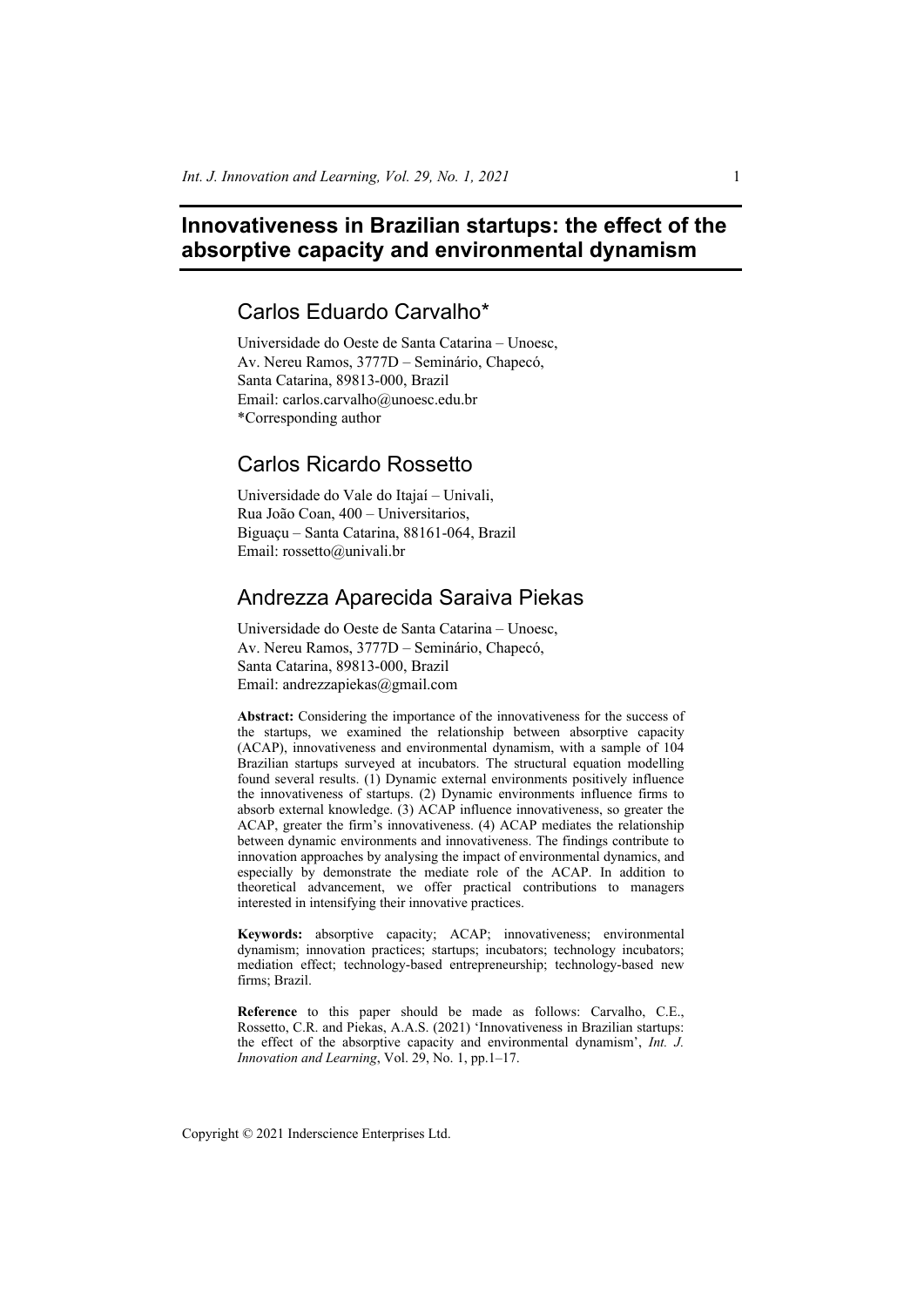#### 2 *C.E. Carvalho et al.*

**Biographical notes:** Carlos Eduardo Carvalho is a Doctor in Administration and Tourism from Universidade do Vale do Itajaí – Univali in 2011. He is a Full Professor at the Graduate School of Management at Unoesc. He has experience in administration, focusing on strategy, competitiveness, quantitative methods, organisational environment, entrepreneurship and innovation.

Carlos Ricardo Rossetto is a researcher with CNPq Productivity Scholarship, completed his PhD in Production Engineering from the Federal University of Santa Catarina in 1998. He is currently a Visiting Professor at the National University of San Aguntin (UNSA) and Full Professor at the University of Vale do Itajaí. He is a Professor of the Postgraduate Program in Business Administration. His research focus is on studies of environment, strategic behaviour, resources, capabilities and performance.

Andrezza Aparecida Saraiva Piekas is a Doctoral student in Business Administration from the Universidade do Oeste de Santa Catarina – UNOESC. He has PROSUC/CAPES Program Scholarship, modality I, exclusive dedication (2018–2021). He is a participant of the strategy and competitiveness research group. He develops research with emphasis in the area of strategic administration and competitiveness.

## **1 Introduction**

The emphasis on innovation has been seen as essential to the success of the startups, new technology-based firms seeking high growth (Arantes et al., 2019), then understanding contingent factors that influence innovation is crucial in the context of these firms. Thus, understanding the relationship between the dynamism of the environment, the firm's ability to absorb knowledge and its innovation practices is relevant. In order for entrepreneurial activity to flow properly, startups need to offer innovations to the market, this requires the adoption of new knowledge, new skills and an ability to renew and reconfigure existing resources (Bergmann et al., 2004).

Absorptive capacity (ACAP) increases the speed, frequency, and magnitude of innovation, the organisational innovation increases (Lane et al., 2006; Chanal and Le Gall, 2014). Similarly, organisational innovation supports innovation in terms of product and process development, opening up new markets, and a new strategic direction (Wang and Ahmed, 2004; Chanal and Mothe, 2005; Chanal, 2012). To sustain innovation in a dynamic environment, the firm must have the capacity to renew its knowledge base (Jantunen, 2005).

Based on the theoretical perspectives of the ACAP (Zahra and George, 2002), environmental innovation and dynamism (Lumpkin and Dess, 2001), and considering innovativeness as a firm's tendency to engage and support new ideas, novelties, experimentation, and creative processes that can result in new products, services, or processes (Lumpkin and Dess, 1996), this work aims to analyse the relationship between ACAP, innovativeness and environmental dynamism, empirically tests the articulation among these constructs in a sample of more than 100 Brazilian startups. We performed quantitative research, the data collection was done from a survey applied in startups linked to the Brazilian incubators. We obtained a sample of 104 questionnaires duly answered by entrepreneurs from firms linked to 40 Brazilian technology incubators and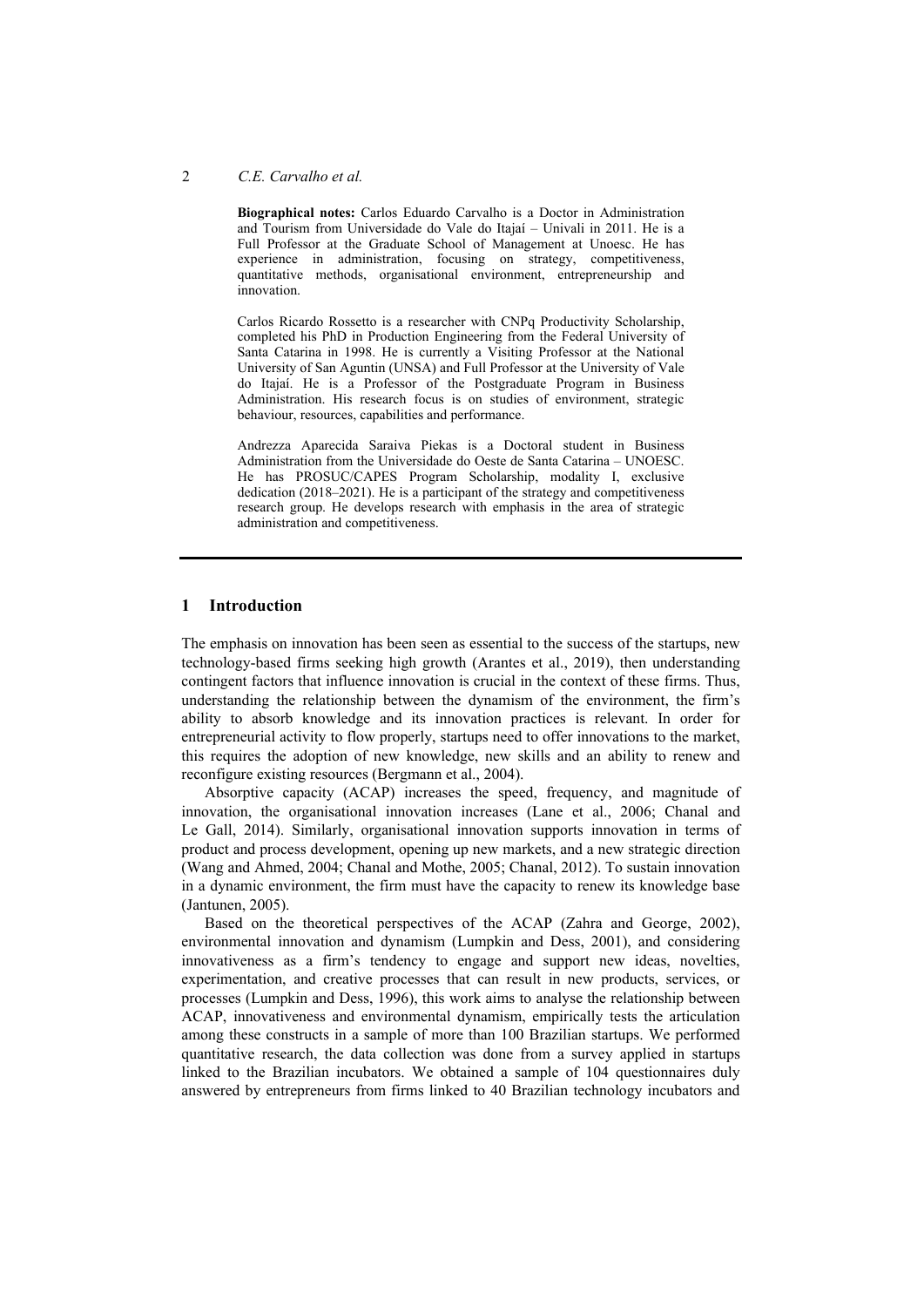parks. We analyse the data from structural equation modelling. We highlight that in this research the latent construct of the environmental dynamism was evaluated as an antecedent of both the innovation and the ACAP, which was tested as an antecedent of the innovation and as a mediator of the relationship between dynamism and innovation.

Startups are companies that seek high growth through innovative, replicable and scalable business models (Blank and Dorf, 2012; Weiblen and Chesbrough, 2015). Thus, innovativeness is essential for these businesses. In Brazil, the process of emergence of high growth startups is relatively delayed in relation especially to the US, Europe, and even to other emerging countries such as China and India. According to CB Insights Report (2019), although it has gained momentum in recent years, only around 1% of startups with a market value above one billion dollars are in Brazil.

This study provides evidence that environmental dynamism is a precursor of both, the ability of technology-based firms to absorb knowledge and their innovative practices. Our findings indicate that dynamic environments lead companies to adopt more knowledge that is external and both conditions, dynamic environments and ability to absorb knowledge, lead the company to be more innovative.

The contributions of this study are two-fold. Theoretically, we advance the theory by analysing the impact that environmental dynamism exerts on the relationship between ACAP and innovation. First, dynamic environments exert a direct and significant influence on ACAP and innovativeness of the firms. Second, ACAP mediate the relationship between dynamic environments and innovativeness. ACAP embodied part of effects of the dynamic environments and accentuates it in innovativeness of the startups. As a practical contribution, this research proves and presents how startups in competitive markets build ACAP and improve their innovativeness.

#### **2 Theoretical development and research hypotheses**

#### *2.1 Innovativeness*

The innovativeness is the desire and the ability to adopt, imitate or implement new technologies, processes, and idea incorporating them into new products and services (Tajeddini et al., 2006). It is a feature that is part of the firm's culture and reflects its willingness to reach new opportunities, thus generating the capacity to innovate and then leads to effective innovations (Subramanian and Nilakanta, 1996).

Organisational innovativeness implies a proactive feature of the company, which follows certain routines and processes in order to explore new opportunities, rather than simply improving its current resources (Menguc and Auh, 2006). The authors' further state that for a company to be innovative, it needs to adopt a new mind-set that needs to be shared and disseminated throughout the organisation in order to be effective.

Shoham et al. (2012) have identified innovativeness as being a multidimensional construct. The authors found five dimensions, creativity, risk assumption, future orientation, openness to change and proactivity. In terms of creativity, the authors used a measurement scale to identify the generation and implementation of new ideas. Regarding risk-taking, it refers to the willingness of managers to commit resources to decision-making, such as competitive strategies, choice of new products and markets, and the development of new ideas. When it comes to future orientation, it is important for companies to help them adapt and innovate in rapidly changing markets. The concept of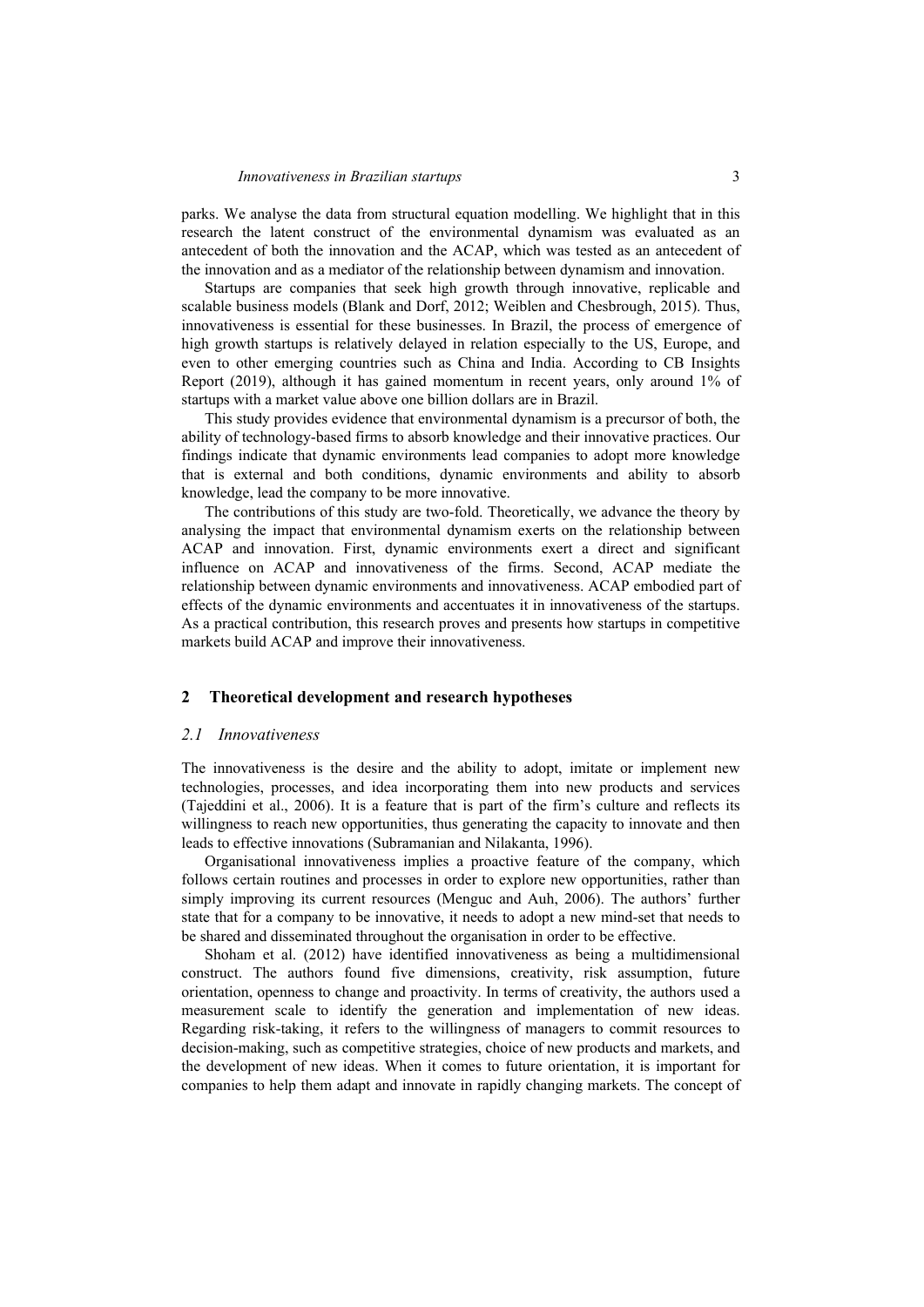openness to change used in this study was defined by Hult et al. (2004), who assert that this issue comes from the company culture and reflects the employees' willingness to adopt innovations. Finally, proactivity refers to activities related to increased opportunities. Proactive companies take advantage of opportunities, anticipate and act on future needs, this concept is the same used and already defined by Lumpkin and Dess (1996).

Among the studies that sought to measure innovativeness, we highlight that of Deshpandé et al. (1993) in which the authors used a 5-point Likert scale with five variables to measure organisational innovation. The items on the authors' scale were focused on identifying the timing of entry into markets and the company's technological forefront. This same scale was reapplied by the studies of Ferraresi (2010) and Tajeddini (2010). Lumpkin and Dess (1996) view innovativeness as one of the dimensions of entrepreneurial orientation as a firm's tendency to engage and support new ideas, novelties, experimentation, and creative processes that can result in new products, services, or processes. In this work, innovativeness was operationalised as the effort to launch new products and processes, a pioneer in the adoption of technologies and processes and preferential adoption of innovative and differentiated solutions.

## *2.2 Environmental dynamism*

In general, the conceptual proposals related to environmental dynamism are based on the rhythm of changes observed in the elements of the environment. Since Thompson (1967), it is understood that environmental dynamism, seen as the unpredictable changes of the elements of the task environment, impacts the organisation. In addition, Lukas et al. (2001) understand that dynamism refers to changes in the competitive environment while Harrington and Kendall (2005) consider dynamism as the level of volatility in the competitive environment. This understanding is corroborated by Mu and Di Benedetto (2011) who understands a dynamic environment such as that delineated by rapid technological and market changes that generate uncertainty and unpredictability. Luo et al. (2001) understand dynamism as the mean of variability and unpredictability. In a similar way, recent works such as Li and Liu (2014) understand environmental dynamism as the rate of change and innovation in the industry as well as the uncertainty and unpredictability of consumer action.

The work of Harrington and Kendall (2007) considers dynamism as being one of the elements that form uncertainty, along with complexity. This relationship of dynamism to uncertainty is reinforced in the work of Lumpkin and Dess (2001), which considered dynamism as the rate of unforeseen changes in a firm's environment, and is related to the uncertainty about the ability of managers to predict future events and their impact on the firm. This latter definition is in accordance with the understanding of Lukas et al. (2001) that dynamism refers to changes in the competitive environment.

In the work of Luo et al. (2001) dynamism was seen as the average of variability and unpredictability, and in that of Harrington and Kendall (2007) as the level of volatility in the competitive environment, this volatility having diverse origins as actions of the competitors, innovations, and new entrants among others. Nadkarni and Barr (2008) use the term speed of industry, but conceptualise it in the same way that dynamism has been found in the literature, reflecting the frequency, speed of dispersion, and unpredictability of the changes.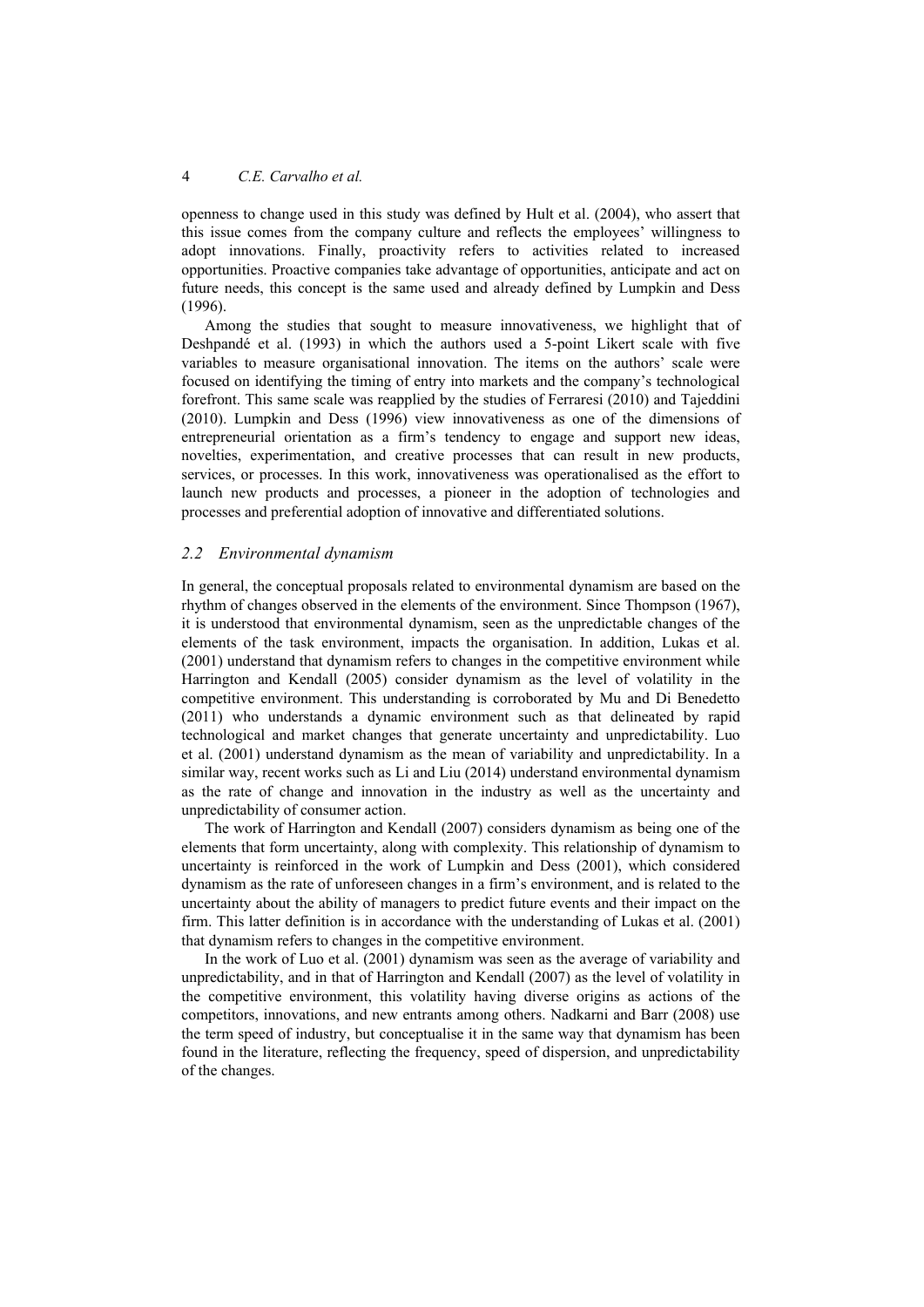In this study, we adopted the approach proposed by Lumpkin and Dess (2001) under which dynamism is seen as the rate of unforeseen changes in a firm's environment and is related to the uncertainty that destroys the ability of managers to predict future events and their impact organisation. The role of environmental dimensions on aspects of management has been studied by several authors. The environmental dynamism tends to influence the leadership to adopt a transformational mode and this, in turn, leads the organisation to develop innovative activities (Jansen et al., 2009).

The work of Santos-Vijande and Álvarez-González (2007) found results that more dynamic markets increase the effect of quality-oriented management systems on the firm's innovation. The results of Miles et al. (2015) show that environmental dynamism influences the strategies chosen by small companies and their strategic posture. Also, Roberts (2015) tested the hypothesis that dynamic environments would intensify the relationship between information integration and the firm's ACAP. Thus, we arrive at the following hypotheses:

- H1 Environmental dynamism impacts innovativeness, the greater the dynamism of the environment, the greater the innovativeness of the startup.
- H2 Environmental dynamism impacts ACAP, the greater the dynamism of the environment, the greater the ACAP of the startup.

#### *2.3 Absorptive capacity*

Recognised as a dynamic capability (Zahra and George, 2002; Wang and Ahmed, 2007), the ACAP is an interdisciplinary construct that is among the most investigated topics in the area of strategic management. The theme is characterised by a wide range of theoretical perspectives and a wealth of empirical evidence (Cohen and Levinthal, 1990; Zahra and George, 2002; Lane et al., 2006; Flatten et al., 2011). The ability to integrate ACAP with other theories promotes their diffusion (Apriliyanti and Alon, 2017).

ACAP is a mechanism by which externally acquired knowledge is recognised as valuable, assimilated and exploited (Cohen and Levinthal, 1990) by the firm with a view to improving its strategic positioning. The concept introduced by Cohen and Levinthal (1990) received contributions from Zahra and George (2002) that inserted a new dimension to the construct, which came to be considered as a set of routines and organisational processes by which firms acquire, assimilate, transform and explore knowledge.

Cohen and Levinthal (1990) proposed that recognition of the value of external knowledge is the first component of ACAP. Before acquiring knowledge, the firm needs to recognise the value that the new knowledge represents. Zahra and George (2002) emphasise that the effort to acquire knowledge is mediated by three attributes, intensity, speed, and direction. Intensity and speed can determine the quality of a company's acquisition capabilities, the greater the effort, the faster the enterprise will build the required capabilities, but there are speed constraints as learning cycles cannot be reduced. The direction, in turn, can influence the ways that the company follows to obtain external knowledge. Considering that organisational memory is connected to experience (Zahra and George, 2002), there is a tendency for firms to seek new knowledge based on past experience, so ACAP is a "path dependence" capability.

The assimilation of knowledge refers to the processes and routines that allow the firm to analyse, process, interpret and understand the information obtained externally. This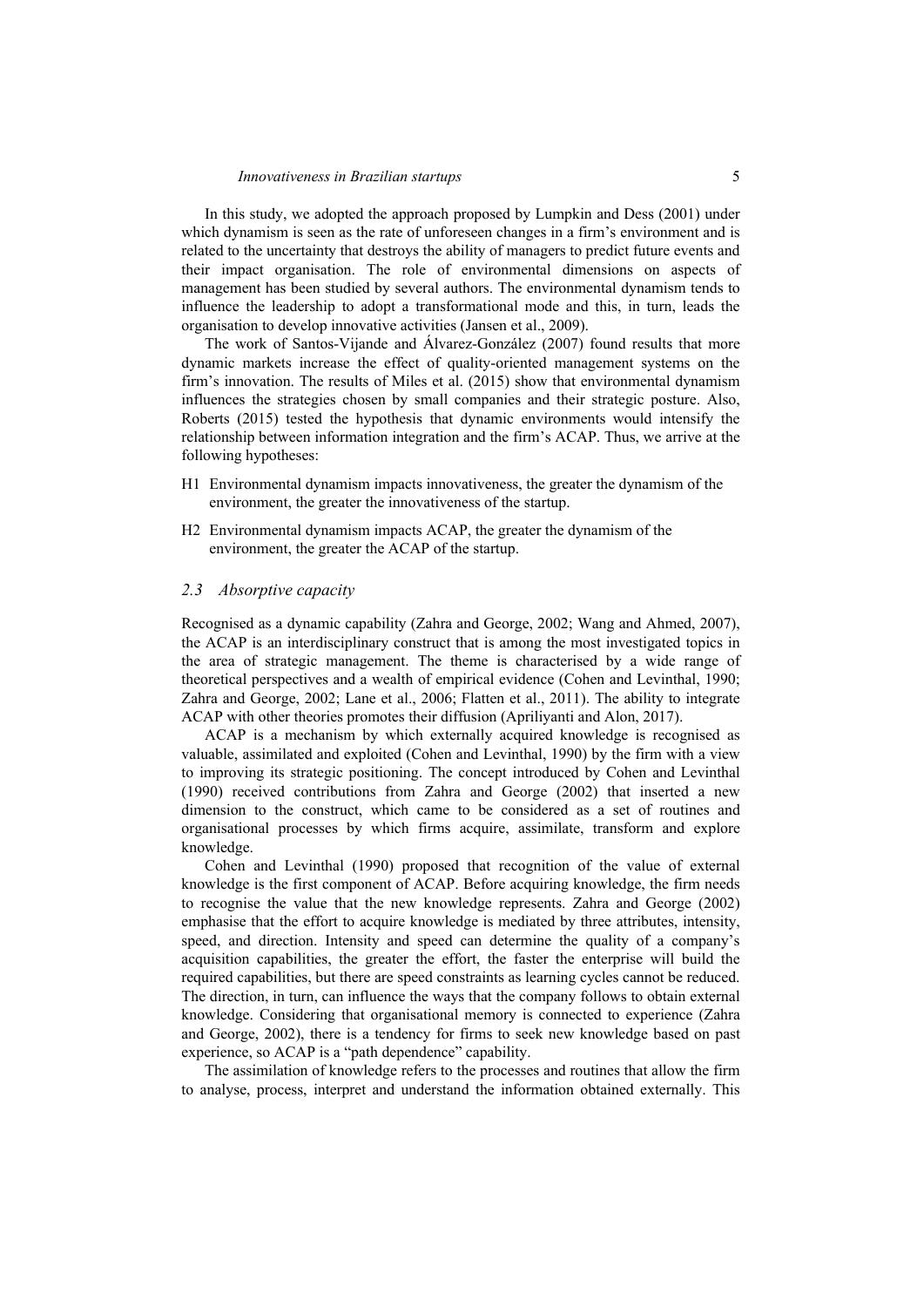capability may not be developed for a number of reasons, such as the fact that the new information is outside the search zone, involves a heuristic understanding that differs from those used by the firm or is closely related to a particular unfamiliar context (Zahra and George, 2002). The knowledge transformation proposed by Zahra and George (2002) denotes the company's ability to develop and refine the routines that facilitate the combination of existing knowledge with newly acquired and assimilated knowledge. This transformation changes the character of knowledge and helps to "open the black box" of the firm, organisational transformation, and strategic change.

The exploitation of knowledge, that is, its application, reflects the firm's ability to refine, extend and leverage existing competencies or create new competencies incorporating the knowledge acquired and transformed into its operations. The exploitation of knowledge requires the sharing of knowledge among the members of the firm as a way to promote mutual understanding and understanding of the new. However, structural, cognitive, behavioural, and political barriers can stifle this process of knowledge sharing. It is for the organisation, therefore, to create formal and informal mechanisms to facilitate the distribution of knowledge within the organisation and between organisations (Camisón and Fóres, 2010; Todorova and Durisin, 2007).

Despite the abstract, intangible and difficult to measure (Szulanski, 1996) essence, interest in the subject is growing. ACAP has been explored in conjunction with other theories (Apriliyanti and Alon, 2017) and operationalised by numerous studies such as Jimenez-Barrionuevo et al. (2011) and Ferreras-Méndez et al. (2016). In general, the studies seek to clarify the conditions under which ACAP can influence organisational results. We acknowledge, however, that even though it originated in the context of firms, its research has also been operationalised in more complex contexts such as countries and regions (Mason et al., 2009), creating new gaps to be investigated.

The influence of specific determinants of ACAP was studied by several empirical investigators (Vinding, 2006), yet most of them did not measure ACAP's direct influence on innovation. Rarely, studies have highlighted the importance of ACAP as a variable that influences new products (Smith et al., 2005). As knowledge can be developed internally or acquired from outside sources, innovation must also explore components of ACAP (Zahra and George, 2002). As new knowledge derives from internal and external sources, it is important to study the impact of both sources to facilitate orientation towards innovation (Sofka and Grimpe, 2010). Talke et al. (2010) and van den Bosch et al. (2011) argue that research should be developed to answer how and in what way ACAP impacts on innovation. From this, H3 suggests that:

H3 ACAP impacts on innovativeness, the larger the ACAP the greater the innovativeness of the startup.

Given that the importance of resources comes from their effective configurations and results from the rapid response to changes in the external environment (Su et al., 2013b), it is noted that changes in context have effects on the relationship between ACAP and product innovation orientation. Zhou (2006) highlights the important role the environment has, and emphasises that it can affect the relationship between ACAP and innovativeness. Eisenhardt and Martin (2000) argue that in high-speed markets, dynamic capacities are experimental, fragile processes and unpredictable results. In this way, they consider that environmental dynamism moderates the relationship between ACAP and innovativeness, that is, in environments the relationship between ACAP and innovativeness is more intense (Li and Liu, 2014).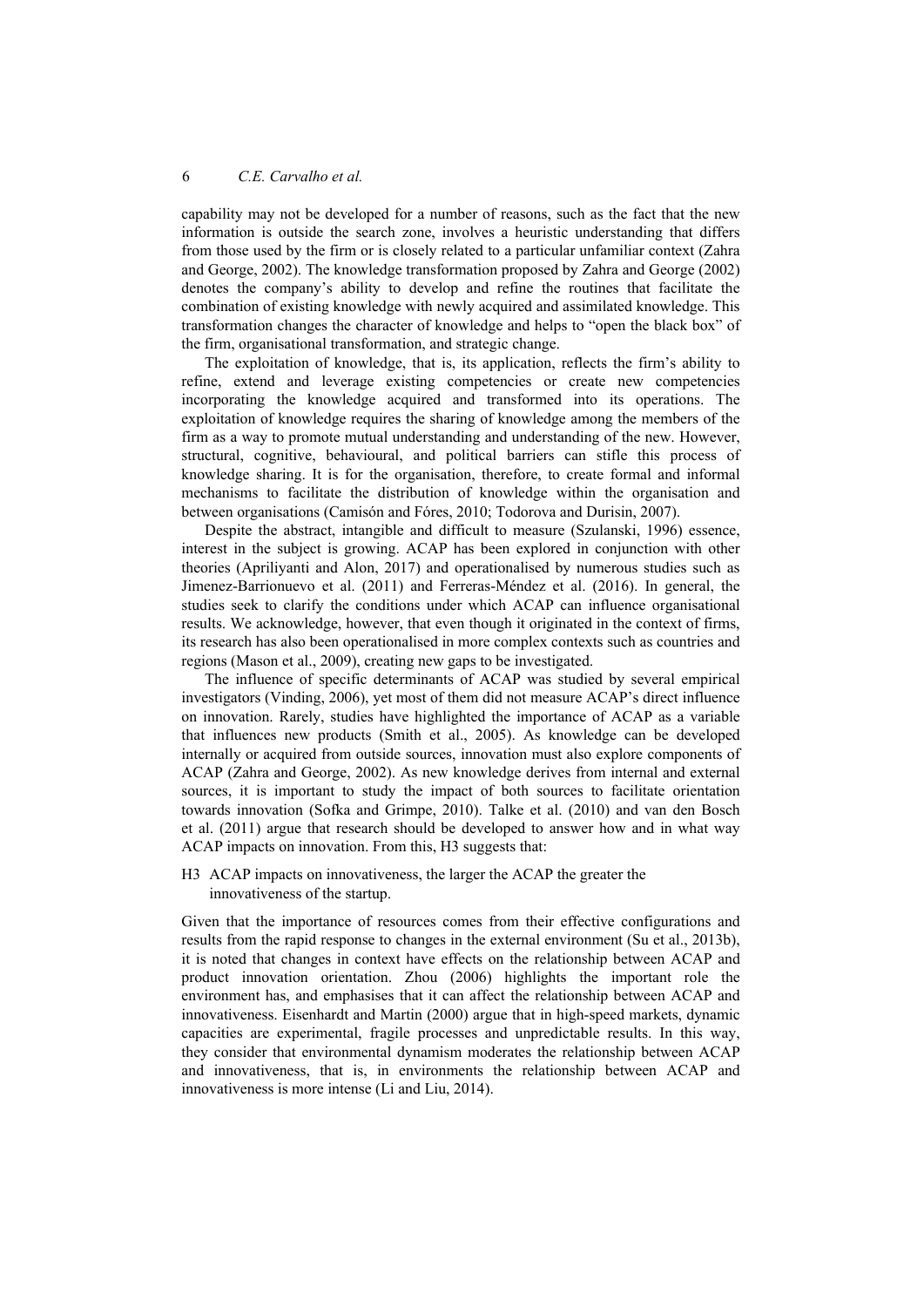- H4 ACAP mediates the relationship between environmental dynamism and innovativeness.
- **Figure 1** Conceptual model of research



#### **3 Method**

To test our research model we performed a survey. The development of the questionnaire was an interactive process that began with a careful review of the literature. An initial draft of the questionnaire was discussed with fellow researchers, to ensure that the questions were correctly understood and easily answered by respondents, adjustments were necessary.

Our initial contact was made with the National Association of Entities Promoting Innovative Enterprises (ANPROTEC). From this contact, we had access to the e-mail of the manager of each of the 86 Brazilian technology incubators and parks. In the possession of these contacts, we sent e-mail to present our research and to request support of the incubators and technological parks so that the questionnaire was destined to the startups. The sample obtained had 104 questionnaires answered by managers of firms linked to 40 incubators and Brazilian technology parks.

The construction of the data collection instrument was based on the theoretical review. The research instrument was constructed on a Likert scale of seven points. In the first part of the questionnaire, we carried out the survey of profile information of the respondent firms, seven questions. In the next stage, the interviewees were asked to indicate issues related to environmental dynamism. This construct was measured from a scale developed by Carvalho and Rossetto (2014), which measures changes in components, economics, competitors, customers, suppliers, technology, regulation and sociocultural, based on seven questions.

The third part of the questionnaire listed issues addressed to ACAP. The ACAP scale included six items that measured the recognition of value, acquisition, internalisation, assimilation, recombination and the use of external knowledge. This instrument was validated by specialists who acted as judges in the evaluation of the relevance of the scale items. Finally, in the fourth part of the questionnaire, respondents were asked to identify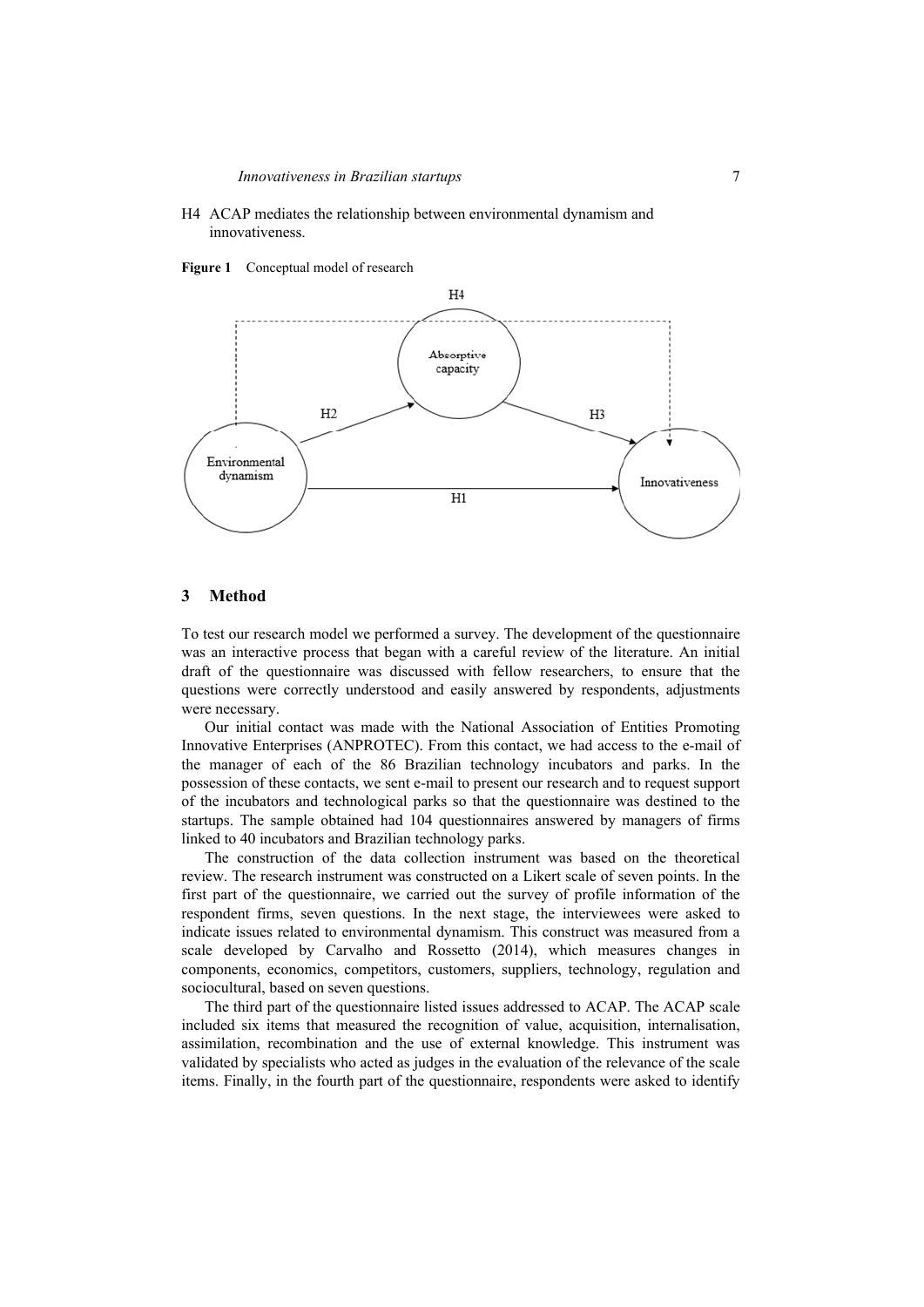issues related to the company's propensity to innovate. For the innovativeness, the adapted scale was adopted from Lumpkin and Dess (2001). We measure this construct by the firm's emphasis on new products and processes, the search for pioneering products, processes and the use of technologies, and the search for different and innovative solutions.

For data analysis, we used structural equation modelling, performed after the descriptive analysis. The method is suitable for the purpose of this research because it allowed us to examine the relationships between the variables and validate the theoretical frameworks elaborated to explain these relationships. Considering the relatively small size of the sample, we use the partial least squares technique using the SmartPLS software. The tests and indicators used to evaluate the validity and reliability of the modelling of structural equations were composite reliability, Cronbach's alpha, the mean variance extracted (AVE) plus the evaluation of the estimated loads.

Finally, we tested the hypotheses proposed using a 95% confidence interval with a significance of 5%. We highlight that in this research the latent construct of the environmental dynamism was evaluated as an antecedent of both the innovation and the ACAP, which was tested as a antecedent of the innovation and as a mediator of the relationship between dynamism and innovation. We used the routine of calculating the paths to measure the relations between the constructs, as well as the calculation of the coefficient of determination  $\mathbb{R}^2$  to identify the effects received by the endogenous constructs of the model. In addition, we perform the bootstrapping routine to calculate the T-test value of each calculated path. To test mediation effect, we follow the routine proposed by Hair et al. (2014) using the indicator of variance accounted for (VAF), above 0.20 as partial mediation, and above 0.80 to fully mediation.

### **4 Presentation and discussion of results**

The sample was characterised by startups in which an average of 4.3 people work. These startups have been incubating on average for 12 months, and as for the developmental stage, the majority are between the implantation stage, with 38.5% and growth, with 21.2%. The collected sample involved incubated companies of origin of all the Brazilian regions, but with a great concentration in the South region, with the States of Santa Catarina and Rio Grande do Sul accounting for 39% and 23% of the sample respectively. There were 34 cities represented, and the city that contributed the most startups was Porto Alegre, with 12% of the sample. The main sectors of activity of the sample companies are IT/communication, management technology, mechanics/mechatronics, biotechnology, electronics, and social technology, which together represent 76% of the sample.

The descriptive values of the measures of dynamism can be observed in Table 1. In the perception of the companies of the sample, the component of the competitive environment in which these are inserted that has presented more dynamism is the technology, followed by the changes in the economic conjuncture.

Table 2 shows the descriptive measures of ACAP indicators. On a scale of 1 to 7, we can identify that firms perceive their ACAP relatively high, with measures ranging from 5.70 to 5.90.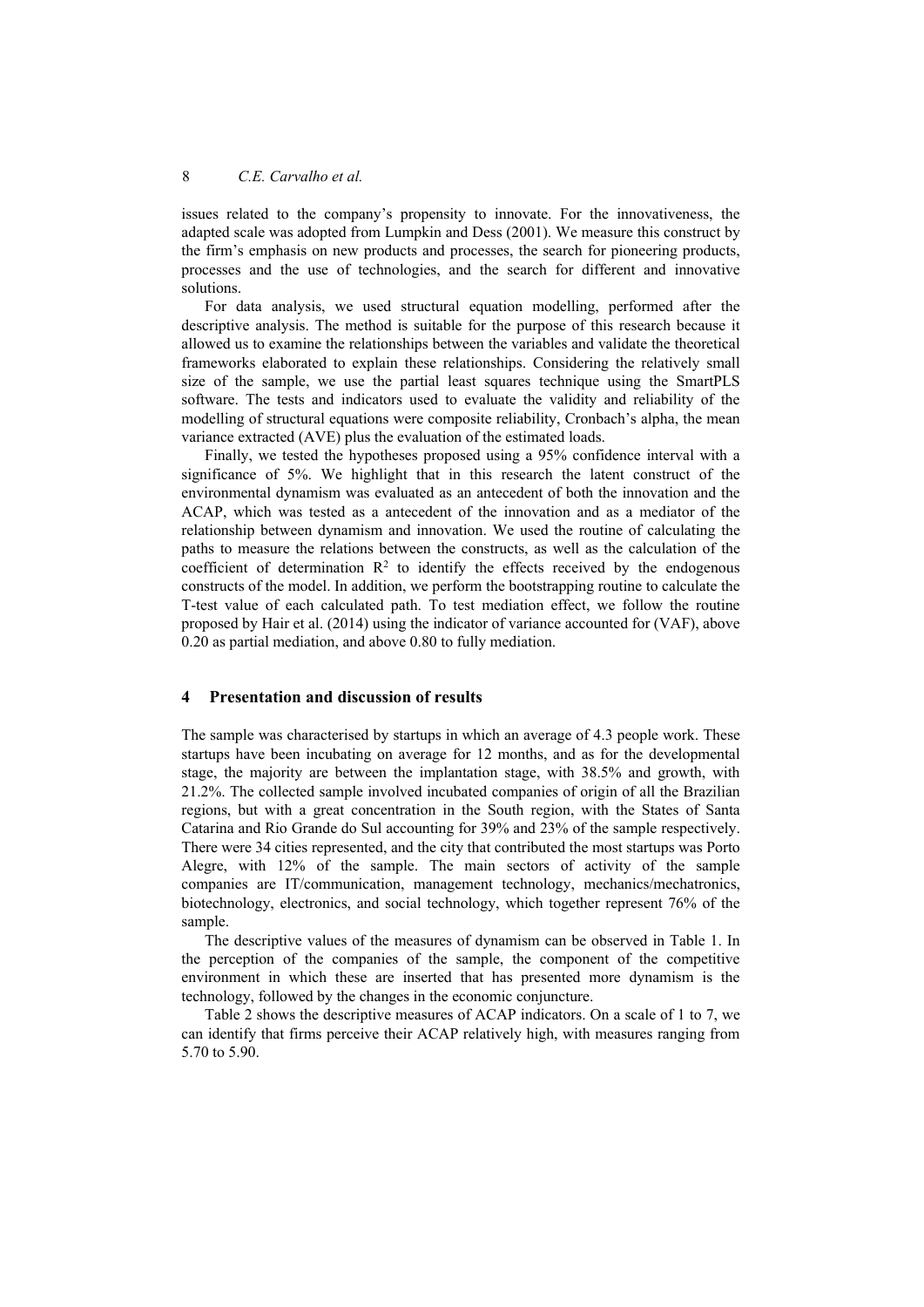| <i>Item</i>     | Mean | Standard deviation | Curtosis | Asymmetry |
|-----------------|------|--------------------|----------|-----------|
| Dyn economy     | 5.14 | 1.616              | $-0.453$ | $-0.619$  |
| Dyn customers   | 4.69 | 1.488              | $-0.43$  | $-0.301$  |
| Dyn competitors | 4.12 | 1.56               | $-0.591$ | 0.039     |
| Dyn suppliers   | 4.08 | 1.349              | $-0.488$ | $-0.094$  |
| Dyn adjustment  | 4.11 | 1.822              | $-1.188$ | $-0.042$  |
| Dyn technology  | 5.34 | 1.641              | $-0.636$ | $-0.652$  |
| Dyn social      | 4.93 | 1.639              | $-0.589$ | $-0.552$  |

**Table 1** Descriptive values of dynamism

*Source:* Prepared by the authors.

| <b>Table 2</b> |  | Descriptive values of ACAP |  |
|----------------|--|----------------------------|--|
|----------------|--|----------------------------|--|

| <i>Item</i>              | Mean | Standard deviation | Curtosis | Asymmetry |
|--------------------------|------|--------------------|----------|-----------|
| ACAP identification      | 5.70 | 1.069              | $-0.688$ | 0.675     |
| ACAP acquisition         | 5.87 | 1.124              | $-1.403$ | 2.853     |
| ACAP internalisation     | 5.70 | 1.222              | $-1.133$ | 1.618     |
| <b>ACAP</b> assimilation | 5.79 | 1.180              | $-0.917$ | 0.315     |
| ACAP recombination       | 5.87 | 1.308              | $-1.473$ | 2.035     |
| <b>ACAP</b> application  | 5.90 | 1.153              | $-1.125$ | 1.325     |

*Source:* Prepared by the authors.

Finally, Table 3 presents the descriptive measures of the innovativeness indicators. There is a relative perception of high innovativeness by the companies, and the measures averaged between 5.67 and 5.91, and the highest measure was that relative to the company's emphasis on seeking different solutions to the problems they face.

**Table 3** Descriptive values of innovation

| <i>Item</i>                    | Mean | Standard deviation | Curtosis | Asymmetry |
|--------------------------------|------|--------------------|----------|-----------|
| Innov new products             | 5.74 | 1.372              | $-1.103$ | 0.749     |
| Innov new processes            | 5.82 | 1.205              | $-0.998$ | 0.514     |
| Innov first prod/proc          | 5.67 | 1.410              | $-1.028$ | 0.35      |
| Innov pioneering tec/proc/prod | 5.83 | 1.325              | $-1.155$ | 0.713     |
| Innov different solutions      | 5.91 | 1.150              | $-1.117$ | 0.791     |
| Innov innovative solutions     | 5.83 | 1.397              | $-1.298$ | 1.176     |

*Source:* Prepared by the authors

After descriptive analysis, we constructed the modelling of structural equations using the partial least squares technique in the software SmartPLS 2.0. The original model presented only one validation problem for the dynamism construct, this construct obtained the AVE of 0.47 and the indicator DynReg having had a load below 0.500 in the construct. This indicator was withdrawn and a new analysis was performed.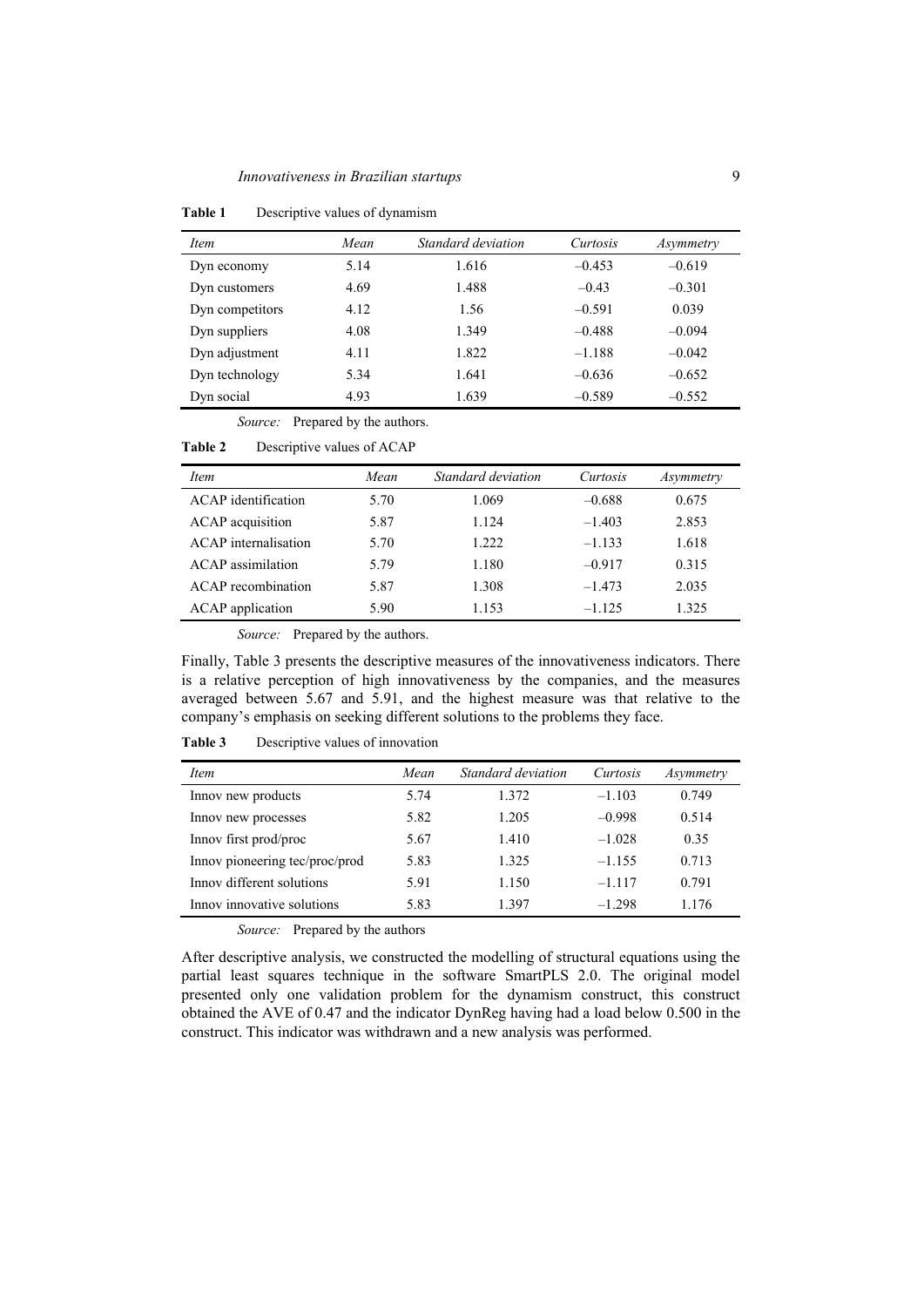| Item           | AVE   | Composite reliability | Cronbach alpha |
|----------------|-------|-----------------------|----------------|
| ACAP           | 0.672 | 0.924                 | 0.900          |
| Dynamism       | 0.525 | 0.868                 | 0.827          |
| Innovativeness | 0.624 | 0.908                 | 0.879          |

**Table 4** The results of the measurement validation tests

*Source:* Prepared by the authors

Figure 2 presents the tested model and its respective loads. We identified that the value of the  $\mathbb{R}^2$  coefficient of the innovativeness construct was 0.510, showing that 51% of the variance of this construct was explained by the variance of the other two constructs. By performing the t-test, through the bootstrapping routine with 1,000 subsamples, we identified that all measures of the measurement model had a value greater than 1.96, which all characterise them as significant with a value of  $p < 0.05$ . In relation to the values of the test t for the measures of the structural model, we identified that the relation between dynamism and innovation presented significance (t-test = 2.993,  $p < 0.01$ ). The relationship between dynamism and ACAP was also significant (t-test  $= 4,185$ ,  $p < 0.001$ ) as well as the relationship between ACAP and innovation (t-test = 8.711, p < 0.001). Thus, both the measurement model, characterised by the measurements of the indicators, and the structural model, characterised by the relationships between the constructs, were validated.





*Source:* Prepared by the authors.

The mediation test predicted in Hypothesis 4 was carried out by first calculating the effect of dynamism on innovativeness, the value of this path is calculated as 0.466, with a determination coefficient  $\mathbb{R}^2$  of 0.217, and its t-test value was 7.135, meaning that the effect of dynamism on innovativeness exists, is positive and significant. The second step was carried out with the inclusion of the ACAP construct as a mediator of the relation. In this case, the value of  $\mathbb{R}^2$  increased to 0.510, thus increasing the power of explanation of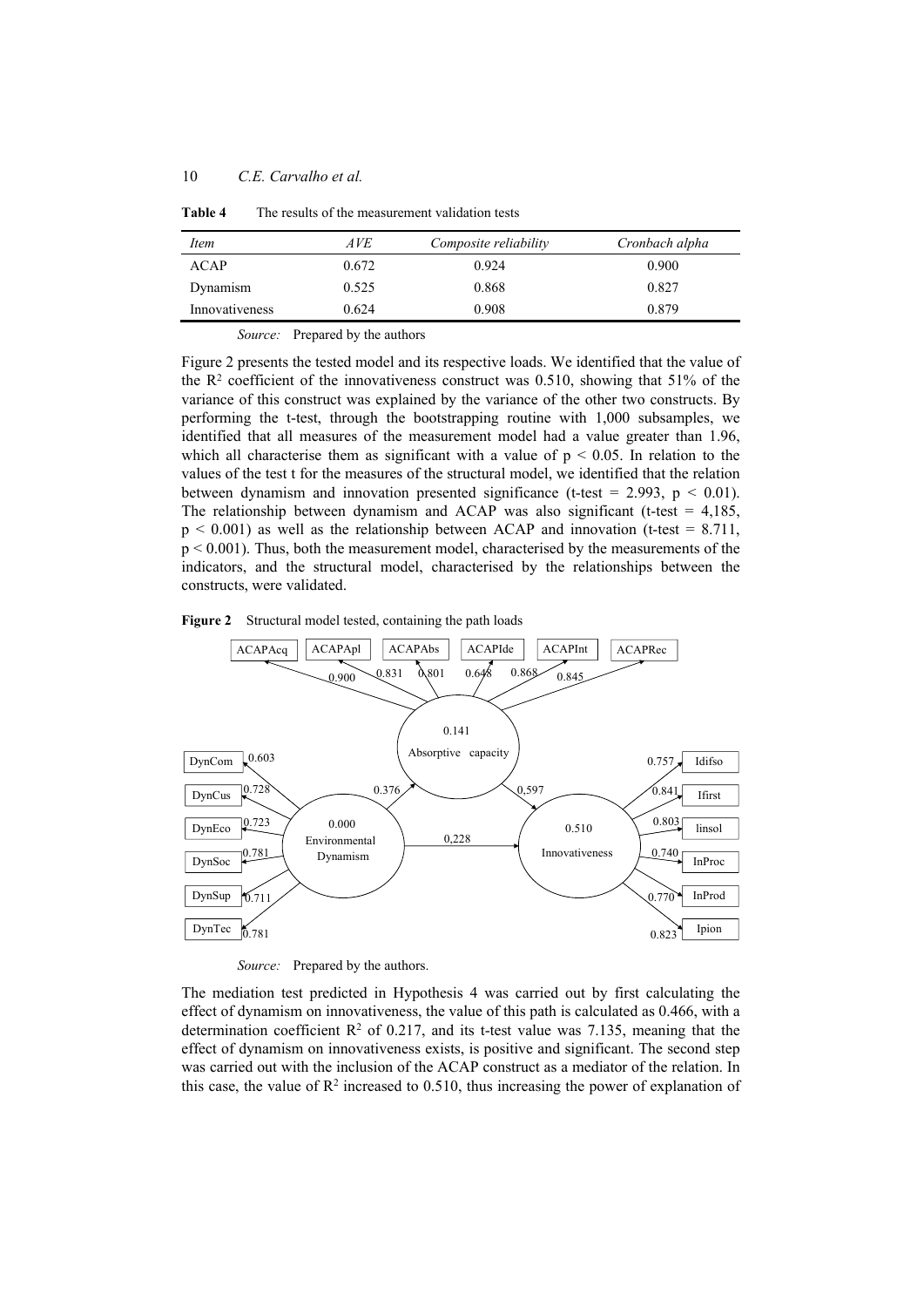the model. The dynamism construct continues to have a significant effect on the construct innovation, that is, although the ACAP construct receives the effect of the construct dynamism and works as a mechanism for increasing the innovativeness, however, its insertion in the model did not take for itself the whole effect of the dynamism. According to Hair et al. (2009) for full mediation, the mediator construct should take to itself the significant effects of the exogenous construct, which was not the case in this study. So, in this case, ACAP partially mediates the relationship between dynamism and innovation.

Table 5 presents the hypothesis of the study and its validation.

| <i>Hypotheses</i>                                                         | <b>Status</b>          |
|---------------------------------------------------------------------------|------------------------|
| H1: ACAP positively impacts on innovation innovativeness                  | Supported              |
| H2: Environmental dynamism impacts ACAP                                   | Supported              |
| H3: Environmental dynamism impacts innovativeness                         | Supported              |
| H4: ACAP mediates the relationship between dynamism and<br>innovativeness | Partially<br>supported |

*Source:* Prepared by the authors.

The proposed H1 hypothesis where the environmental dynamism affects the innovativeness was also supported. The idea that dynamic environments lead firms to innovativeness is empirically supported by several works, such as the study by Baron and Tang (2011) that confirmed the influence of environmental dynamism on the innovativeness of North American firms. By testing this relationship in European companies, Kohlbacher et al. (2013) accepted identical results.

This evidence is consistent with that found by Jiao et al. (2011). The authors studied technology companies in China and found that an increase in dynamism has an effect on firms' innovation rate, for the authors, this is especially due to the need for firms to generate new products and processes to survive in dynamically competitive environments. Similarly, Zulu-Chisanga et al. (2016) studying companies in the UK found that turbulent environments force firms to engage in new product development to meet new consumer demands.

Also studying Chinese companies, Li and Liu (2014) identified that the greater the degree of change in the environment of a particular industry, the more relevant is the adoption of innovation strategies. The study by Cingöz and Akdoğan (2013) identifies the relationship between environmental dynamism and innovation performance. This set of research shows that both firms located in developed and emerging countries, as well as firms in technology-intensive sectors and firms in other segments, being exposed to a higher level of environmental dynamism, tend to be more innovative.

In the sequence, the hypothesis H2 was tested where the environmental dynamism impacts ACAP. This hypothesis was supported.

This finding is in line with the literature on environmental uncertainty, complexity, and dynamism that advocates that organisational survival in more dynamic environments will force firms to be more able to absorb knowledge (Li and Liu, 2014; Roberts, 2015). Dynamic environments require firms to develop their potential ACAP to minimise their risk of obsolescence (De Noni et al., 2013).

Vasudeva and Anand (2011) identified an effect of technology discontinuities on ACAP in energy cell technology development companies. The work demonstrates that in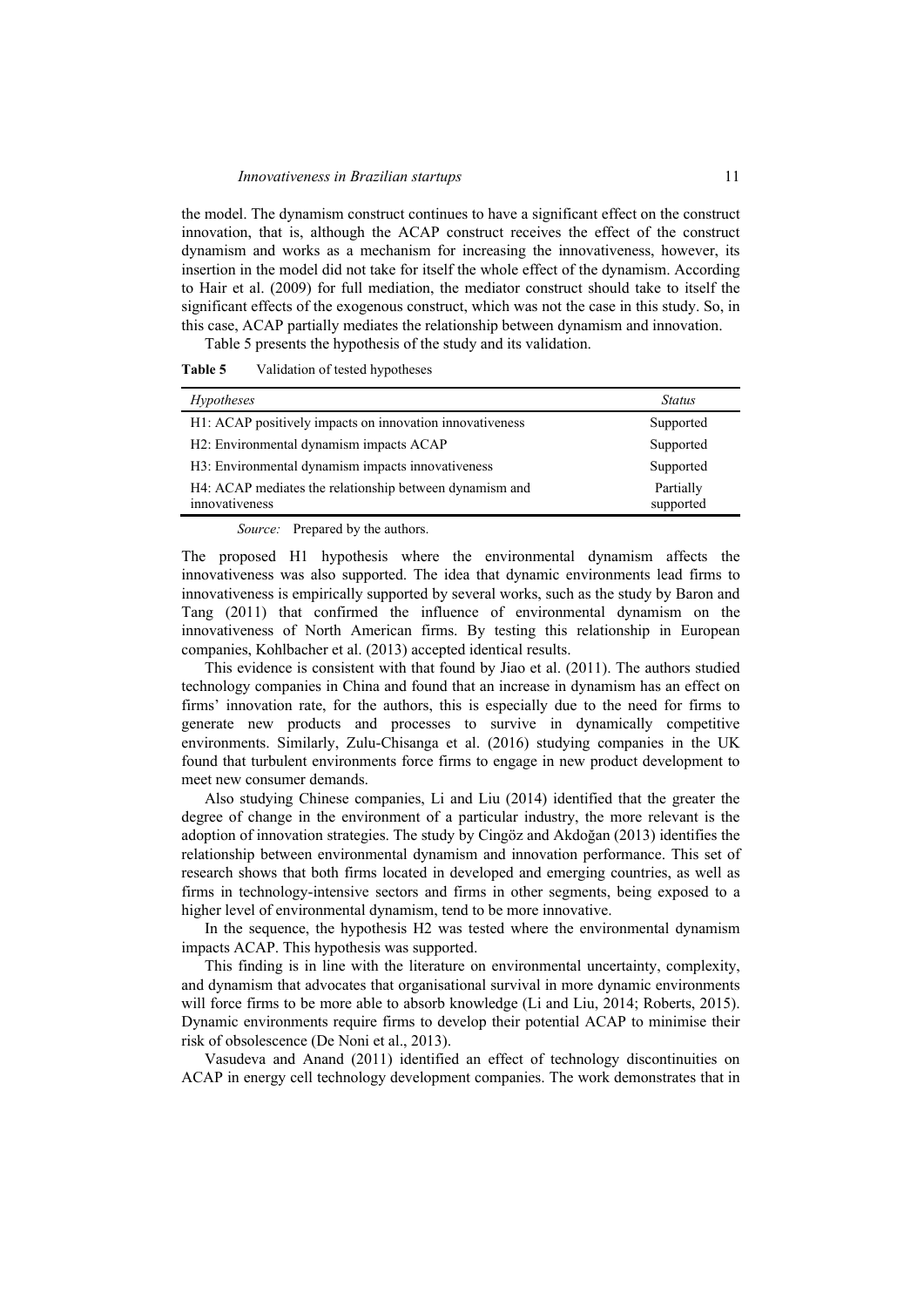knowledge-intensive sectors, technological discontinuities are important influencers of ACAP. The results of these authors are consistent with what was found in this paper, especially considering that the sample is composed of technology-based companies hosted in incubators, accelerators and technology parks. The proposed H3 hypothesis where ACAP has a positive impact on innovativeness was supported. Acquiring inter-organisational knowledge has become an increasingly important strategy for firms to improve their innovation levels ( Xie et al., 2018). This finding is corroborated by other studies that found a positive effect by testing the effect of ACAP on innovation in different economic contexts. Absorption capacity increases the speed, frequency, and magnitude of organisational innovation (Chanal and Le Gall, 2014).

Kohlbacher et al. (2013) tested this effect in developed economies by studying companies from Central Europe. The authors concluded that ACAP impacts both process innovation and product innovation. An equivalent result was found in a study applied in an emerging economy by Dávila et al. (2018) investigated a sample of 111 firms in southern Brazil, their results confirmed the relevance of ACAP for innovation.

The H4 hypothesis was supported, it was found that ACAP partially mediates the relationship between environmental dynamism and innovation.

The mediating role of ACAP in the relationship between environmental dynamism and innovativeness has been little tested. Among the works that test this relationship, Jantunen (2005) confirms that to sustain innovation in dynamic environments, firms need to be able to renew their knowledge base. Dynamism generates highly volatile and turbulent environments, corroding existing capabilities, influencing managers to take action to transform organisational knowledge (Nadkarni and Barr, 2008).

Other works evaluate other intervening effects between dynamism and ACAP. The work of Guo and Wang (2014) tested and confirmed a moderating effect of ACAP on the relationship between environmental turbulence and the breadth of the external search for knowledge in small and medium-sized manufacturing enterprises in China. Su et al. (2013a) tested and confirmed the moderating effect of technological turbulence on the relationship between ACAP and innovativeness.

The works that test moderation assume that the moderating variable is not influenced by the independent variable, but there are elements to believe that in more dynamic environments firms tend to develop their ability to recognise, acquire and apply external knowledge to their business (Li and Liu, 2014), and that these skills influence firms' innovativeness (Zahra and George, 2002).

This paper demonstrates the ACAP as a partial mediator of the relationship between environmental dynamism and innovativeness. This means that part of the effects of dynamism on innovativeness is embodied in the ACAP that enhances it. Thus, firms wishing to enhance the potential for innovativeness arising from living in a dynamic environment should strive to develop their ACAP.

## **5 Final considerations**

Our findings indicate that environmental dynamism is a precursor both to the ability of technology-based firms to absorb knowledge and their innovative practices. Therefore, dynamic external environments exert a positive influence on ACAP and on the innovation practiced by startups, what confirms our Hypotheses 1 and 2. Likewise, test confirmed the Hypothesis 3, since ACAP has proved itself as a precedent for innovation.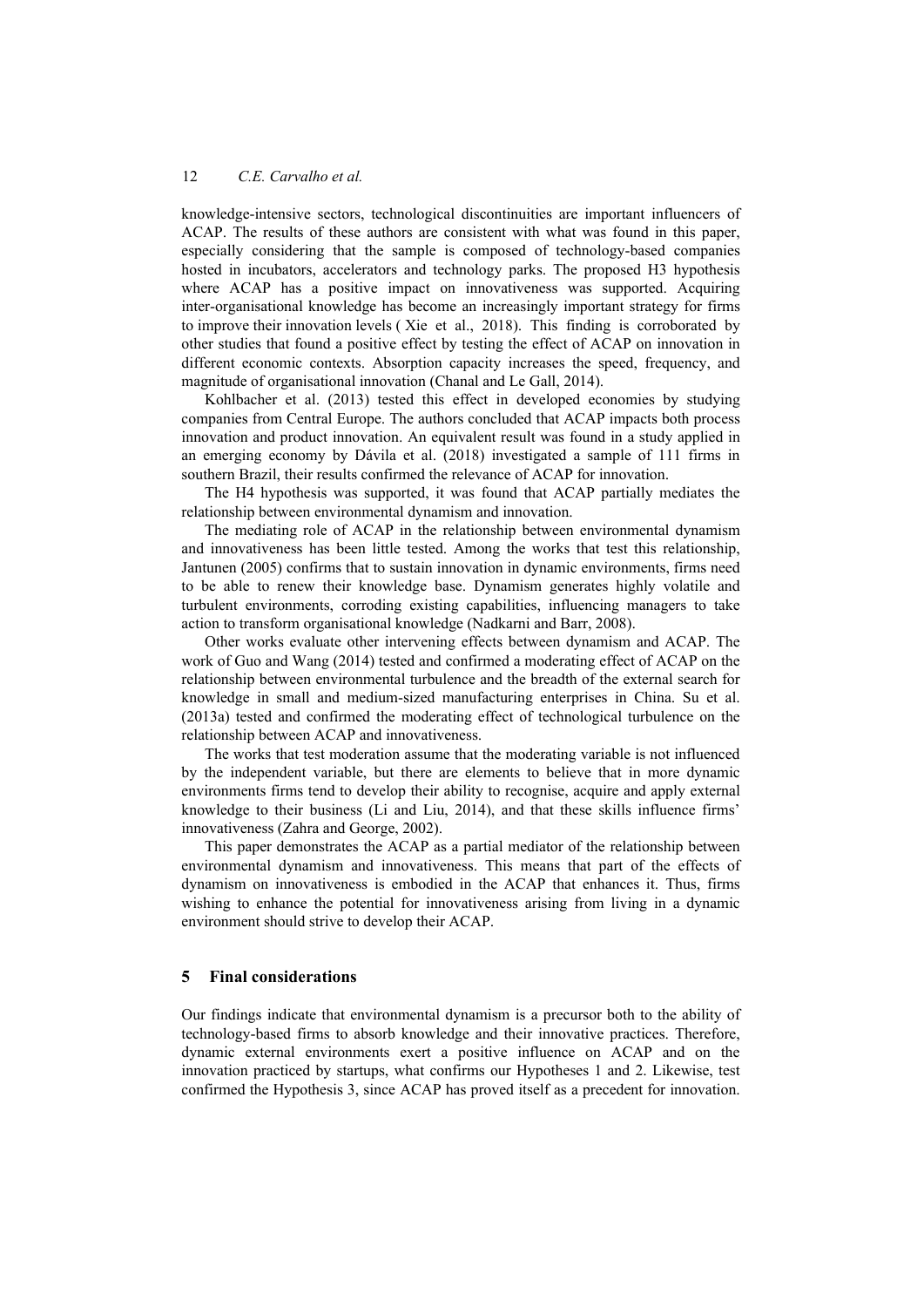Therefore, dynamic environments lead companies to adopt more external knowledge and both conditions, dynamic environments and capacity to absorb knowledge, lead the company to be more innovative.

Studies that explain the innovation or innovative practices of firms by the knowledge absorption component are vast; however, this work contributes to demonstrating environmental conditions in which this cause and effect relationship is intensified. In the context of startups, which are already inserted in dynamic environments, it is possible to see that those environments in which the dynamism is even more intense influence both the absorption of knowledge and the innovative posture of firms.

The contributions of this study are two-fold. First, considering that the work identifies elements that influence innovation is still at an early stage, confirming that dynamic environments exert a direct and significant influence on firms' innovation can be seen as a theoretical contribution. When choosing to study these relationships in startups we attend to a lack of studies on the ACAP in this type of firm.

The research demonstrates that exposure to more volatile and turbulent environments generates opportunities for the adoption of innovative posture and that being open and intensifying actions of search and internalisation of external knowledge favours the translation of these external opportunities into innovations. This is characterised as a practical contribution by demonstrating that startups in competitive markets tend to improve their knowledge absorption processes and consequently their innovativeness.

Second, mediating the relationship between dynamism and innovation, the ability to absorb knowledge shows that companies can use it as a mechanism through which they take advantage of the environmental dynamics. That is, when companies perceive their dynamic environment, especially economic and technological changes tend to adopt strategies that allow them to turn these changes into opportunities. Especially in startups, which are naturally willing to grow rapidly, the absorption of knowledge must be embedded in this strategic process of transforming environmental change into opportunities for the firm.

This research has some limitations that can be seen as opportunities for future studies. Our relatively small sample has prevented us from testing the contingent effects of the performance sectors, as well as the maturation stage of the startups in the relationships studied. Thus, future researches address this limitation by obtaining larger samples. As a guide for future studies, we consider that studying specific sectors or carrying out comparative studies between sectors can be an opportunity to advance in the literature.

#### **References**

- Apriliyanti, I.D. and Alon, I. (2017) 'Bibliometric analysis of absorptive capacity', *International Business Review*, Vol. 26, No. 5, pp.896–907.
- Arantes, F.P., Caetano, M., de Paula, V.A.F. and Freitag, M.S.B. (2019) 'New independent technology-based firms: differences from other NTBFs and future research agenda for technology innovation management', *International Journal of Entrepreneurship and Innovation Management*, Vol. 23, No. 1, pp.46–71.
- Baron, R.A. and Tang, J. (2011) 'The role of entrepreneurs in firm-level innovation: joint effects of positive affect, creativity, and environmental dynamism', *Journal of Business Venturing*, Vol. 26, No. 1, pp.49–60.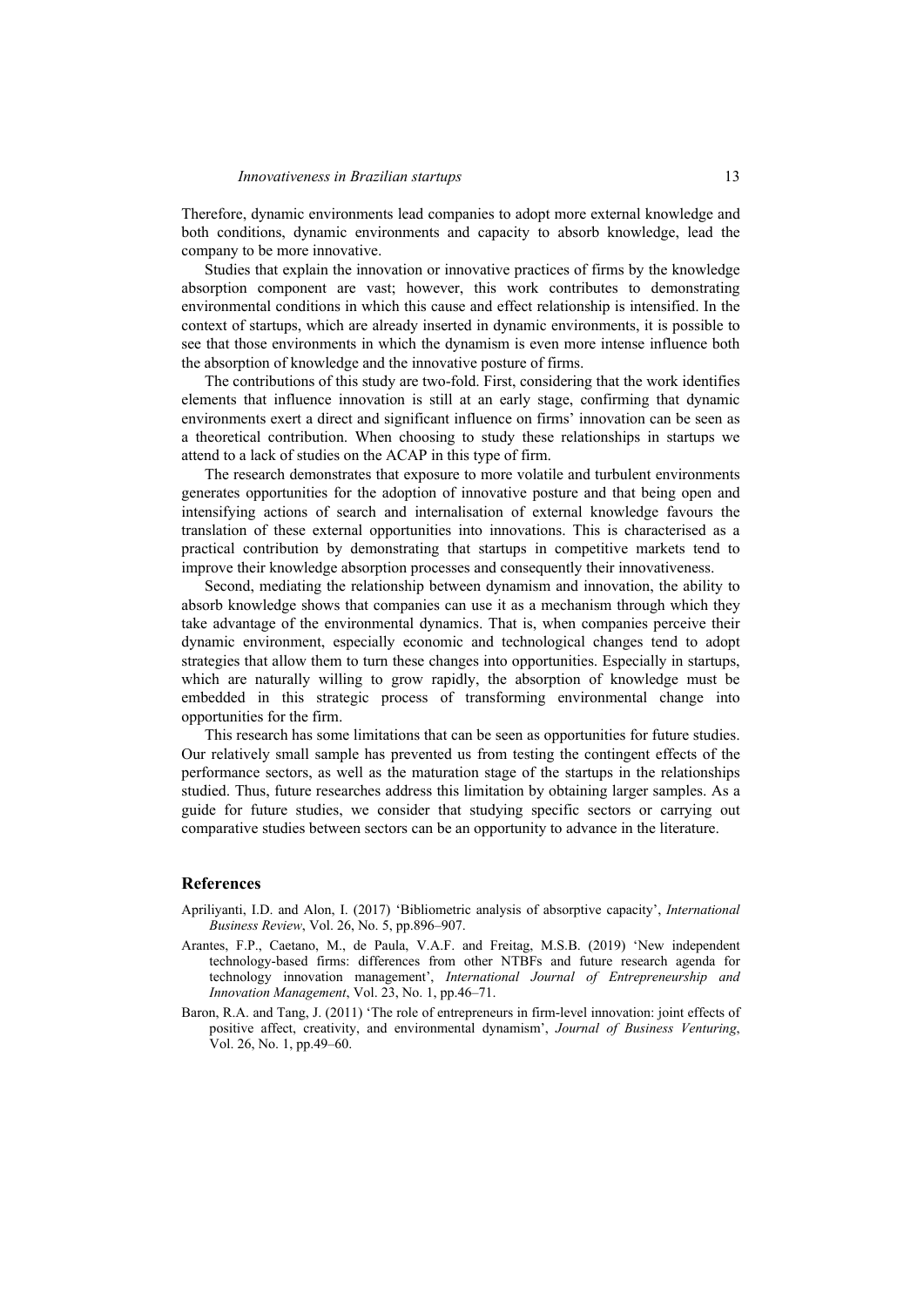- Bergmann, J., Jantunen, A. and Saksa, J.M. (2004) 'Managing knowledge creation and sharing scenarios and dynamic capabilities in inter-industrial knowledge network', *Journal of Knowledge Management*, Vol. 8, No. 6, pp.63–76.
- Blank, S. and Dorf, B. (2012) *The Startup Owner's Manual: The Step-by-Step Guide for Building a Great Company*, 571pp, BookBaby, Pescadero, California.
- Camisón, C. and Forés, B. (2010) 'Knowledge absorptive capacity: new insights for its conceptualization and measurement', *Journal of Business Research*, Vol. 63, No. 1, pp.707–715.
- Carvalho, C.E. and Rossetto, C.R. (2014) 'Proposição e teste de uma escala de dinamismo, complexidade e munificência ambiental', *Revista Iberoamericana de Estratégia*, Vol. 13, No. 4, pp.59–73.
- CB Insights, Technology Market Intelligence Report (2019) '\$1B+ Market Map: The World's 390+ Unicorn Companies In One Infographic' [online] https://www.cbinsights.com/research/unicorn-startup-market-map/ (accessed 24 September 2019).
- Chanal, V. (2012) 'Building knowledge for innovation management: the experience of the Umanlab research team', *Vine*, Vol. 42, No. 3, pp.396–415.
- Chanal, V. and Le Gall, A. (2014) 'Comment l'enseignement du business model en école de design questionne l'identité professionnelle des designers', *Revue Humanisme et Entreprise*, Vol. 316, No. 1, pp.67–90.
- Chanal, V. and Mothe, C. (2005) 'Quel design organisationnel pour combiner innovation d'exploration et innovation d'exploitation?', *Facef Pesquisa*, Vol. 8, No. 1, pp.84–103.
- Cingöz, A., and Akdoğan, A.A. (2013) 'Strategic flexibility, environmental dynamism, and innovation performance: an empirical study', *Procedia-Social and Behavioral Sciences*, Vol. 99, No. 4, pp.582–589.
- Cohen, W.M. and Levinthal, D.A. (1990) 'Absorptive capacity: a new perspective on learning and innovation', *Administrative Science Quarterly*, Vol. 35, No. 1, pp.128–152.
- Dávila, G.A., Durst, S. and Varvakis, G. (2018) 'Knowledge absorptive capacity, innovation, and firm's performance: insights from the South of Brazil', *International Journal of Innovation*, Vol. 22, No. 2, p.1850013.
- De Noni, I., Ganzaroli, A., Orsi, L. and Roberta, A. (2013) 'Innovation, absorptive capacity, environmental complexity, trust and cooperation within clusters', *Review of Integrative Business and Economics Research*, Vol. 2, No. 1, p.276.
- Deshpandé, R., Farley, J.U. and Webster, F.E. (1993) 'Corporate culture, customer orientation, and innovativeness in Japanese firms: a quadrad analysis', *Developing a Market Orientation*, Vol. 57, No. 1, pp.79–102.
- Eisenhardt, K.M. and Martin, J.A. (2000) 'The evolution of firm capabilities', *Strategic Management Journal*, Vol. 21, No. 10, pp.1105–1121.
- Ferraresi, A.A. (2010) *Gestão do Conhecimento, Orientação Para o Mercado, Inovatividade e Resultados Organizacionais: um Estudo em Empresas Instaladas no Brasil*, Doctoral dissertation, Universidade de São Paulo.
- Ferreras-Méndez, J.L., Fernández-Mesa, A. and Alegre, J. (2016) 'The relationship between knowledge search strategies and absorptive capacity: a deeper look', *Technovation*, Vol. 54, No. 1, pp.48–61.
- Flatten, T.C., Engelen, A., Zahra, S.A. and Brettel, M. (2011) 'A measure of absorptive capacity: scale development and validation', *European Management Journal*, Vol. 29, No. 2, pp.98–116.
- Guo, B. and Wang, Y. (2014) 'Environmental turbulence, absorptive capacity and external knowledge search among Chinese SMEs', *Chinese Management Studies*, Vol. 8, No. 2, pp.258–272.
- Hair, J., Hult, T., Ringle, C. and Sarstedt, M. (2014) *A Primer on Partial Least Squares Structural Equation Modeling (PLS-SEM)*, Sage Publications, Inc., Thousand Oaks, CA.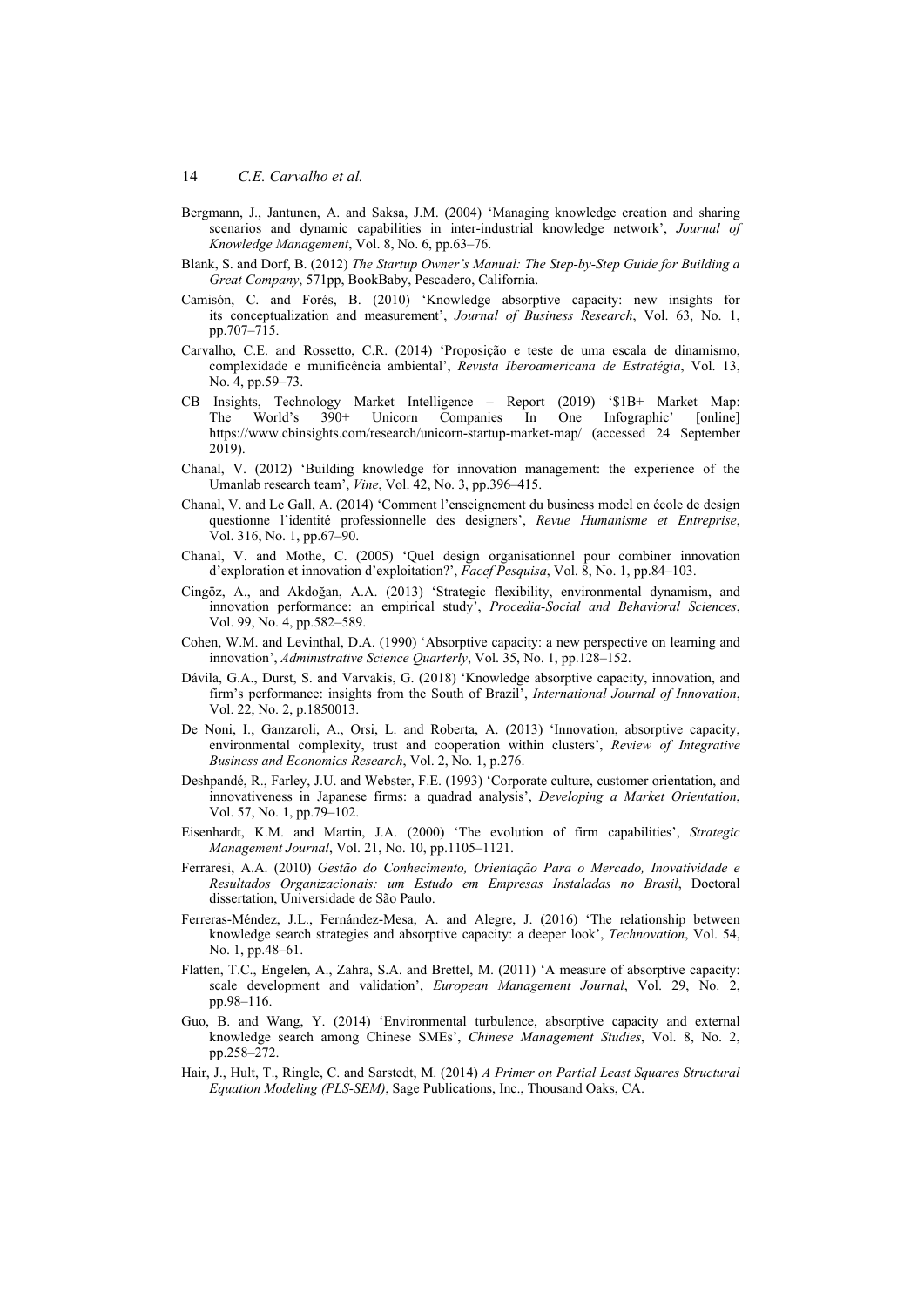- Hair, Jr, J.F., Black, W.C., Babin, B.J., Anderson, R.E. and Tatham, R.L. (2009) *Análise Multivariada de Dados*, 5th ed., Bookman, Porto Alegre.
- Harrington, R.J. and Kendall, K.W. (2005) 'How Certain are you measuring environmental dynamism and complexity? A multitrait-multimethod approach', *Journal of Hospitality and Tourism Research*, Vol. 27, No. 1, pp.409–429.
- Harrington, R.J. and Kendall, K.W. (2007) 'Uncovering the interrelationships among firm size, organizational involvement, environmental uncertainty, and implementation success', *International Journal of Hospitality & Tourism Administration*, Vol. 8, No. 2, pp.1–23.
- Hult, G.T.M., Hurley, R.F. and Knight, G.A. (2004) 'Innovativeness: its antecedents and impact on business performance', *Industrial Marketing Management*, Vol. 33, No. 5, pp.429–438.
- Jansen, J.J.P., Vera, D. and Crossan, M. (2009) 'Strategic leadership for exploration and exploitation: the moderating role of environmental dynamism', *Leadership Quarterly*, Vol. 20, No. 1, pp.5–18.
- Jantunen, A. (2005) 'Knowledge-processing capabilities and innovative performance: an empirical study', *European Journal of Innovation Management*, Vol. 8, No. 1, pp.336–349.
- Jiao, H., Alon, I. and Cui, Y.K. (2011) 'Environmental dynamism, innovation and dynamic capabilities: the case of China', *Journal of Enterprising Communities*, Vol. 5, No. 2, pp.131–144.
- Jimenez-Barrionuevo, M.M., Garcia-Morales, V.J. and Molina, L.M. (2011) 'Validation of an instrument to measure absorptive capacity', *Technovation*, Vol. 31, No. 2, pp.190–202.
- Kohlbacher, M., Weitlaner, D., Hollosi, A., Grünwald, S. and Grahsl, H.P. (2013) 'Innovation in clusters: effects of absorptive capacity and environmental moderators', *International Business Journal*, Vol. 23, No. 3, pp.199–217.
- Lane, P.J., Koka, B.R. and Pathak, S. (2006) 'The reification of absorptive capacity: a critical review and rejuvenation of the construct', *Academy of Management Review*, Vol. 31, No. 4, pp.833–863.
- Li, D.Y. and Liu, J. (2014) 'Dynamic capabilities, environmental dynamism, and competitive advantage: evidence from China', *Journal of Business Research*, Vol. 67, No. 1, pp.2793–2799.
- Lukas, B.A., Tan, J.J. and Hult, G.T.M. (2001) 'Strategic fit in transitional economies: the case of China's electronics industry', *Journal of Management*, Vol. 27, pp.409–429.
- Lumpkin, G.T. and Dess, G.G. (1996) 'Clarifying the entrepreneurial orientation construct and linking it to performance', *Academy of Management Review*, Vol. 21, No. 1, pp.135–172.
- Lumpkin, G.T. and Dess, G.G. (2001) 'Linking two dimensions of entrepreneurial orientation to firm performance: the moderating role of environment and industry life cycle', *Journal of Business Venturing*, Vol. 16, No. 5, pp.429–451.
- Luo, Y., Tan, J.J. and O'Connor, N.G. (2001) 'Strategic response to a volatile environment: the case of cross-cultural cooperative ventures', *Asia Pacific Journal of Management*, Vol. 18, No. 1, pp.7–25.
- Mason, G., Bishop, K. a dn Robinson, C. (2009) *Business Growth and Innovation: The Wider Impact of Rapidly Growing Firms in UK City Regions*, Research report, National Endowment for Science, Technology and the Arts.
- Menguc, B. and Auh, S. (2006) 'Creating a firm-level dynamic capability through capitalizing on market orientation and innovativeness', *Journal of the Academy of Marketing Science*, Vol. 34, pp.63–73.
- Miles, M.P., Covin, J.G. and Heeley, M.B. (2015) 'The relationship between environmental dynamism and small firm structure, strategy, and performance', *Journal of Marketing Theory and Practice*, Vol. 8, No. 2, pp.63–78.
- Mu, J. and Di Benedetto, A. (2011) 'Strategic orientations and new product commercialization: mediator, moderator and interplay', *R & D Management*, Vol. 41, No. 4, pp.337–359.
- Nadkarni, S. and Barr, P.S. (2008) 'Environmental context, managerial cognition, and strategic action: an integrated view', *Strategic Management Journal*, Vol. 29, No. 13, pp.1395–1427.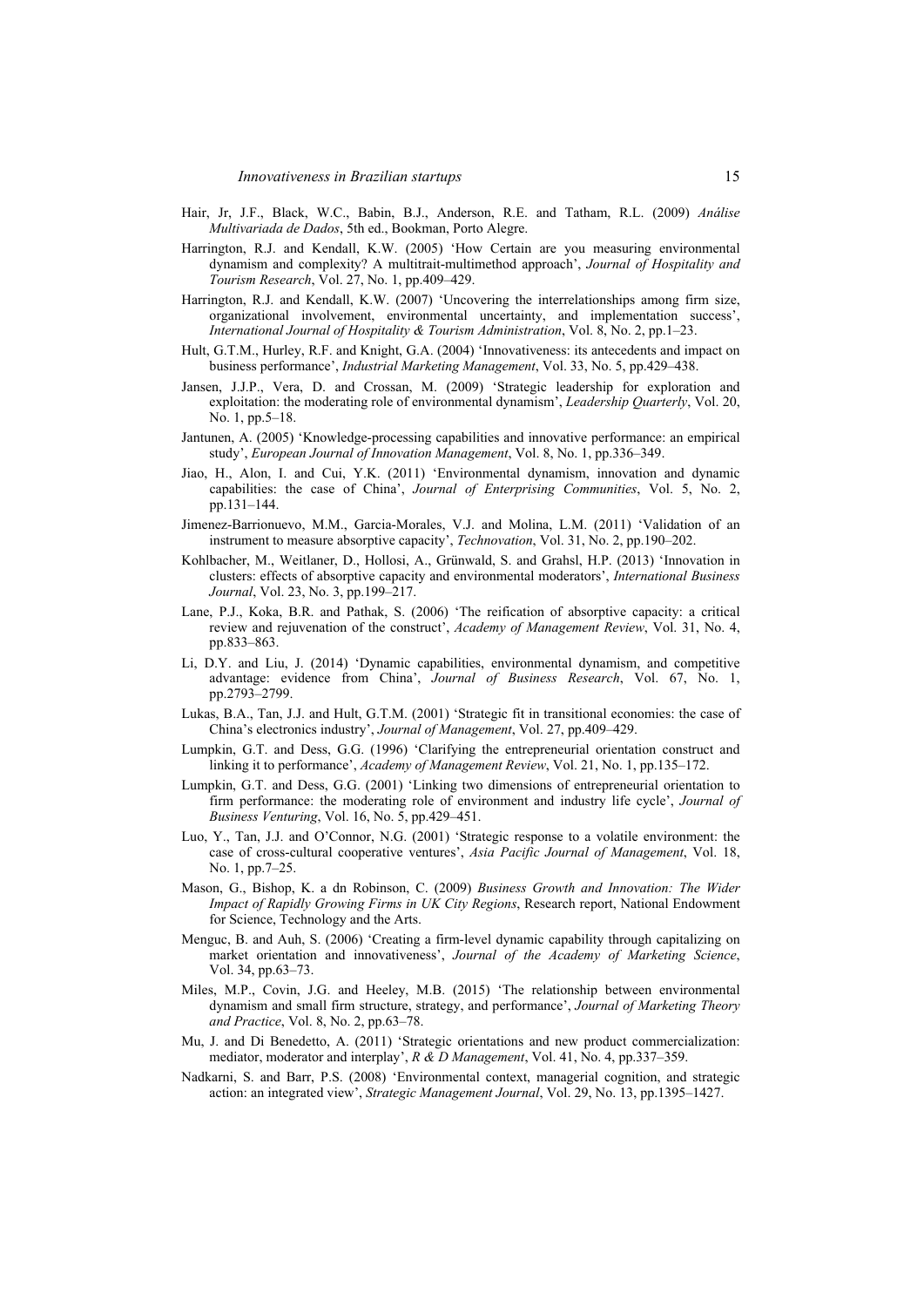- Roberts, N. (2015) 'Absorptive capacity, organizational antecedents, and environmental dynamism', *Journal of Business Research*, Vol. 68, No. 11, pp.2426–2433.
- Santos-Vijande, M.L. and Álvarez-González, L.I. (2007) 'Innovativeness and organizational innovation in total quality oriented firms: the moderating role of market turbulence', *Technovation*, Vol. 27, No. 9, pp.514–532.
- Shoham, A., Vigoda-Gadot, E., Ruvio, A. and Schwabsky, N. (2012) 'Testing an organizational innovativeness integrative model across cultures', *Journal of Engineering Technology and Management*, Vol. 29, No. 2, pp.226–240.
- Smith, K.G., Collins, C.J. and Clark, K.D. (2005) 'Existing knowledge, knowledge creation capability, and the rate of new product introduction in high-technology firms', *Academy of Management Journal*, Vol. 48, No. 2, pp.346–357.
- Sofka, W. and Grimpe, C. (2010) 'Specialized search and innovation performance: evidence across Europe', *R&D Management*, Vol. 40, No. 3, pp.310–323.
- Su, Z., Ahlstrom, D., Li, J. and Cheng, D. (2013a) 'Knowledge creation capability, absorptive capacity, and product innovativeness', *R&D Management*, Vol. 43, No. 5, pp.473–485.
- Su, Z.F., Peng, J., Shen, H. and Xiao, T. (2013b) 'Technological capability, marketing capability, and firm performance under turbulence conditions', *Management and Organization Review*, Vol. 9, No. 1, pp.115–137.
- Subramanian, A. and Nilakanta, S. (1996) 'Organizational innovativeness: exploring the relationship between organizational determinants of innovation, types of innovations, and measures of organizational performance', *Omega*, Vol. 24, No. 6, pp.631–647.
- Szulanski, G. (1996) 'Exploring internal stickiness: impediments to the transfer of best practices within the firm', *Strategic Management Journal*, Vol. 17, No. 10, pp.27–43.
- Tajeddini, K. (2010) 'Effect of customer orientation and entrepreneurial orientation on innovativeness: evidence from the hotel industry in Switzerland', *Tourism Management*, Vol. 31, No. 2, pp.221–231.
- Tajeddini, K., Trueman, M. and Larsen, G. (2006) 'Examining the effect of market orientation on innovativeness', *Journal of Marketing Management*, Vol. 22, No. 5, pp.529–551.
- Talke, K., Salomo, S. and Rost, K. (2010) 'How top management team diversity affects innovativeness and performance via the strategic choice to focus on innovation fields', *Research Policy*, Vol. 39, No. 7, pp.907–918.
- Thompson, J.D. (1967) 'Organizations in action: social science bases of administrative theory', in Shafritz, J.M. and Ott, J.S. (Eds.): *Classics of Organization Theory*, McGraw-Hill, New York.
- Todorova, G. and Durisin, B. (2007) 'Absorptive capacity: valuing a reconceptualization', *Academy of Management Review*, Vol. 32, No. 3, pp.774–786.
- van den Bosch, F.A.J, van Wijk, R.A.J.L. and Volberda, H.W. (2011) 'Absorptive capacity: taking stock of its progress and prospects', in Easterby-Smith, M. and Lyles, M.A. (Eds.): *Handbook of Organizational Learning and Knowledge Management*, pp.273–304, Wiley-Blackwell, Blackwell, Oxford.
- Vasudeva, G. and Anand, J. (2011) 'Unpacking absorptive capacity: a study of knowledge utilization from alliance portfolios', *Academy of Management Journal*, Vol. 54, No. 3, pp.611–623.
- Vinding, L.A. (2006) 'Absorptive capacity and innovative performance: a human capital approach', *The Economics of Innovation and New Technology*, Vol. 15, No. 4, pp.507–517.
- Wang, C.L. and Ahmed, P.K. (2004) 'The development and validation of the organizational innovativeness construct using confirmatory factor analysis', *European Journal of Innovation Management*, Vol. 7, No. 4, pp.303–313.
- Wang, C.L. and Ahmed, P.K. (2007) 'Dynamic capabilities: a review and research agenda', *International Journal of Management Reviews*, Vol. 9, No. 1, pp.31–51.
- Weiblen, T. and Chesbrough, H.W. (2015) 'Engaging with startups to enhance corporate innovation', *California Management Review*, Vol. 57, No. 2, pp.66–90.